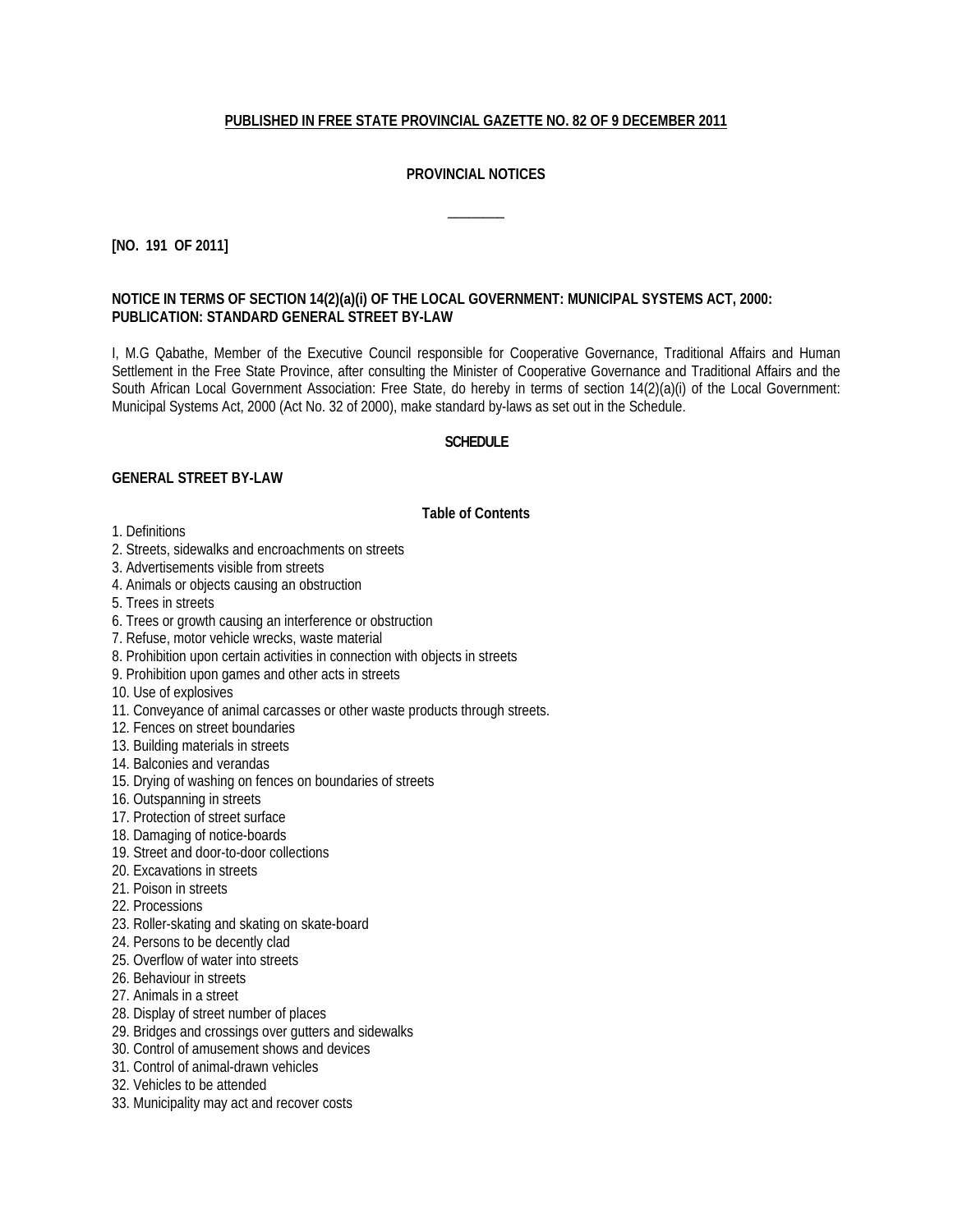34. Closure and diversion of streets

35. Closure and diversion of streets by municipality

36. Temporary closure of Public Street

37. Construction, maintenance and naming of streets and public places

38. Declaration of public streets and public places

39. Parking of Heavy Vehicles and Caravans

40. Penalty

### **Definitions**

1. In this by-law, unless the context indicates otherwise -

**"animals"** means any horses, mules, donkeys, cattle, pigs, sheep, goats, ostriches indigenous mammals and other wild animals; **"caravan"** means any vehicle permanently fitted out for use by persons for living and sleeping purposes, whether or not such vehicle is a trailer;

**"Council"** means -

(a) the Local Municipality of ...................... established in terms of the Local Government: Municipal Structures Act, 1998 (Act No. 117 of 1998), exercising its legislative and executive authority through its municipal Council;

(b) its succession in title; or

(c) a structure or person exercising a delegated power or carrying out an instruction, where any power in these By-laws, has been delegated or sub-delegated or an instruction given as contemplated in, section 59 of the Local Government: Municipal System Act, 2000 (Act No. 32 of 2000);

**"municipality"** has a similar meaning to "Council";

**"municipal area**" means the area of jurisdiction of …………………… Municipality as determined in terms of the Municipal Demarcation Act 1998 (Act No. 27 of 1998);

**"municipal manager"** means a person appointed in terms of section 82 of the Municipal Structures Act, 1998 (Act No. 117 of 1998);

**"motor vehicle"** means any self-propelled vehicle and includes-

(a) a trailer,

(b) a vehicle having pedals and an engine or an electric motor as an integral part thereof or attached thereto and which is designed or adapted to be propelled by means of such pedals, engine or motor, or both such pedals and engine or motor, but does not include-

(i) any vehicle propelled by electrical power derived from storage batteries and which is controlled by a pedestrian; or

(ii) any vehicle with a mass not exceeding 230 kilograms and specially designed and constructed, and not merely adapted, for the use of any person suffering from some physical defect or disability and used solely by such person;

**"park"** means to keep a vehicle, whether occupied or not, stationary for a period of time longer than is reasonably necessary for the actual loading or unloading of persons or goods, but does not include any such keeping of a vehicle by reason of a cause beyond the control of the person in charge of such vehicle;

**"public place"** means any square, park, recreation ground, sports ground, sanitary lane or open space which has -

(a) in connection with any subdivision or layout of land into erven, been provided, reserved or set apart for use by the public or the owners or occupiers of such erven, whether or not it is shown on a general plan, plan of subdivision or diagram;

(b) at any time been dedicated to the public;

(c) been used by the public without interruption for a period of at least thirty years, or

(d) at any time been declared or rendered such by the municipality or other competent authority;

**"public street"** means-

(a) any street which has at any time been-

(i) dedicated to the public;

(ii) used without interruption by the public for a period of at least thirty years;

(iii) declared or rendered such by the municipality or other competent authority, or

(iv) constructed by a local authority, and

(b) any land, with or without buildings or structures thereon, which is shown as a street on-

(i) any plan of subdivision or diagram approved by the municipality or other competent authority and acted upon, or

(ii )any general plan as defined in the Land Survey Act, 1927, registered or filed in a deeds registry or Surveyor General's office; unless such land is on such plan or diagram described as a private street;

**"semi-trailer"** means a trailer having no front axel and so designed that at least 15% of its tare is super-imposed on and borne by a vehicle drawing such trailer;

**"sidewalk**" means that portion of a street between the outer boundary of the roadway and the boundary lines of adjacent properties or buildings which is intended for the use of pedestrians;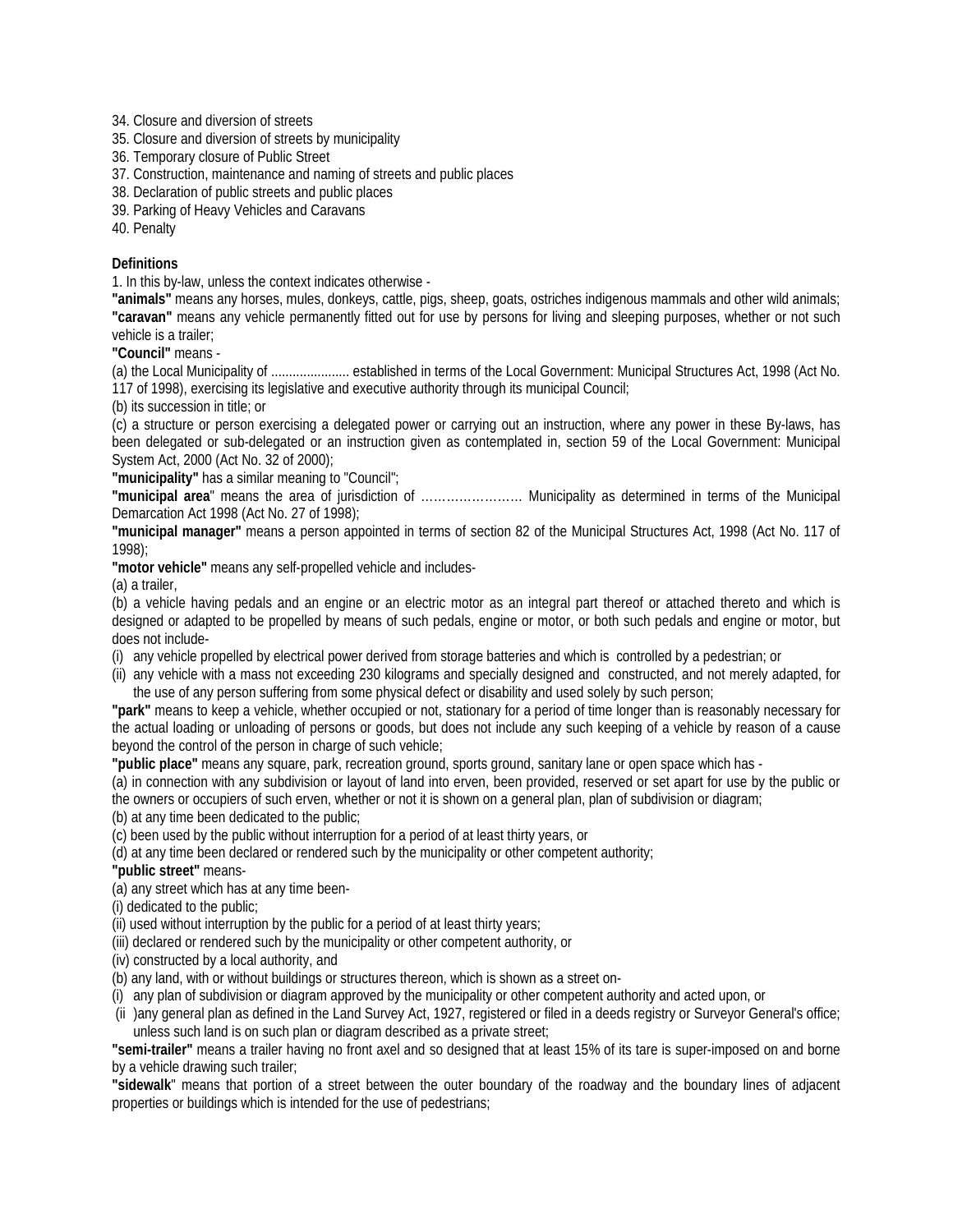**"street"** means any road, street or thoroughfare or any other place which is commonly used by the public or any section thereof or to which the public or any section thereof has a right of access and except where in-consistent with the context includes - (a) the verge of any such road, street or thoroughfare

(b) any footpath, sidewalk or similar pedestrian portion of a road reserve;

(c) any bridge, ferry or drift traversed by any such road, street or thoroughfare;

(d) any other object belonging to such road, street or thoroughfare.

**"tare",** in relation to a motor vehicle, means the mass of such a vehicle ready to travel on a road and includes the mass of-

(a) any spare wheel and of all other accessories and equipment supplied by the manufacturer as standard for the particular model of motor vehicle concerned;

(b) anything which is a permanent part of the structure of such vehicle;

(c) anything attached to such vehicle so as to form a structural alteration of a permanent structure; and

(d) the accumulators, if such vehicle is self-propelled by electrical power, but does not include the mass of -

(i) fuel, and

(ii) anything attached to such vehicle which is not of the nature referred to in paragraph (b) or (c);

**"trailer"** means a vehicle which is not self-propelled and designed or adapted to be drawn by a motor vehicle, but does not include a side-car fitted to a motor cycle;

**"vehicle"** means a device designed or adapted mainly to travel on wheels or crawler tracks and includes such a device which is connected with a draw-bar to a breakdown vehicle and is used as part of the towing equipment of a breakdown vehicle to support any axle or all the axles of a motor vehicle which is being salvaged other than such a device which moves solely on rails; and

**"work"** means work of any nature whatsoever undertaken on any land within the area of jurisdiction of the Municipality and, without in any way limiting the ordinary meaning of the word, includes the erection of a new building or alterations or additions to any existing building, the laying of cables and pipes, the dumping of building or other material anywhere in the street, or delivery to or removal from any site of any soil or material of any nature whatsoever.

#### **Streets, sidewalks and encroachments on streets**

2. No person must -

- (a) make, construct, reconstruct, or alter a street or sidewalk in a street
	- (i) except with the written permission of the municipality,
	- (ii) otherwise than in accordance with the requirements prescribed by the municipality, or
- (b) construct a veranda, stoep, steps or other projection or erect a post in a street except with the written permission of the municipality.

# **Advertisements visible from streets**<br>3 (1) No person must dis

3 (1) No person must display any advertisement, placard, poster or bill in a street -

- (a) except with the written permission of the municipality, and
- (b) otherwise than in accordance with such conditions as may be determined by the municipality.
- (2) This section is not applicable to signs which have been exempted under the provisions of the municipality's by-law relating to Outdoor Advertising.

## **Animals or objects causing an obstruction**

- 4. No person must
	- (a) deposit or leave any goods or articles in a street, other than for a reasonable period during the course of the loading, offloading or removal thereof;
	- (b) in any way obstruct the pedestrian traffic on a sidewalk by bringing or allowing to be brought thereon any animal, objector vehicle (other than a perambulator or wheelchair which is being used for the conveyance of children or the disabled); or
	- (c) cause or allow any blind, awning, cord or other object to project or to be stretched over or onto a street
		- (i) except with the written permission of the municipality, or
		- (ii) otherwise than in accordance with such conditions as may be determined by the municipality.

## **Trees in streets**

- 5. (1) No person must
	- (a) plant a tree or shrub in a street, or in any way cut down a tree or a shrub in a street or remove it there from, except with the written permission of the municipality;
	- (b) climb, break or damage a tree growing in a street; or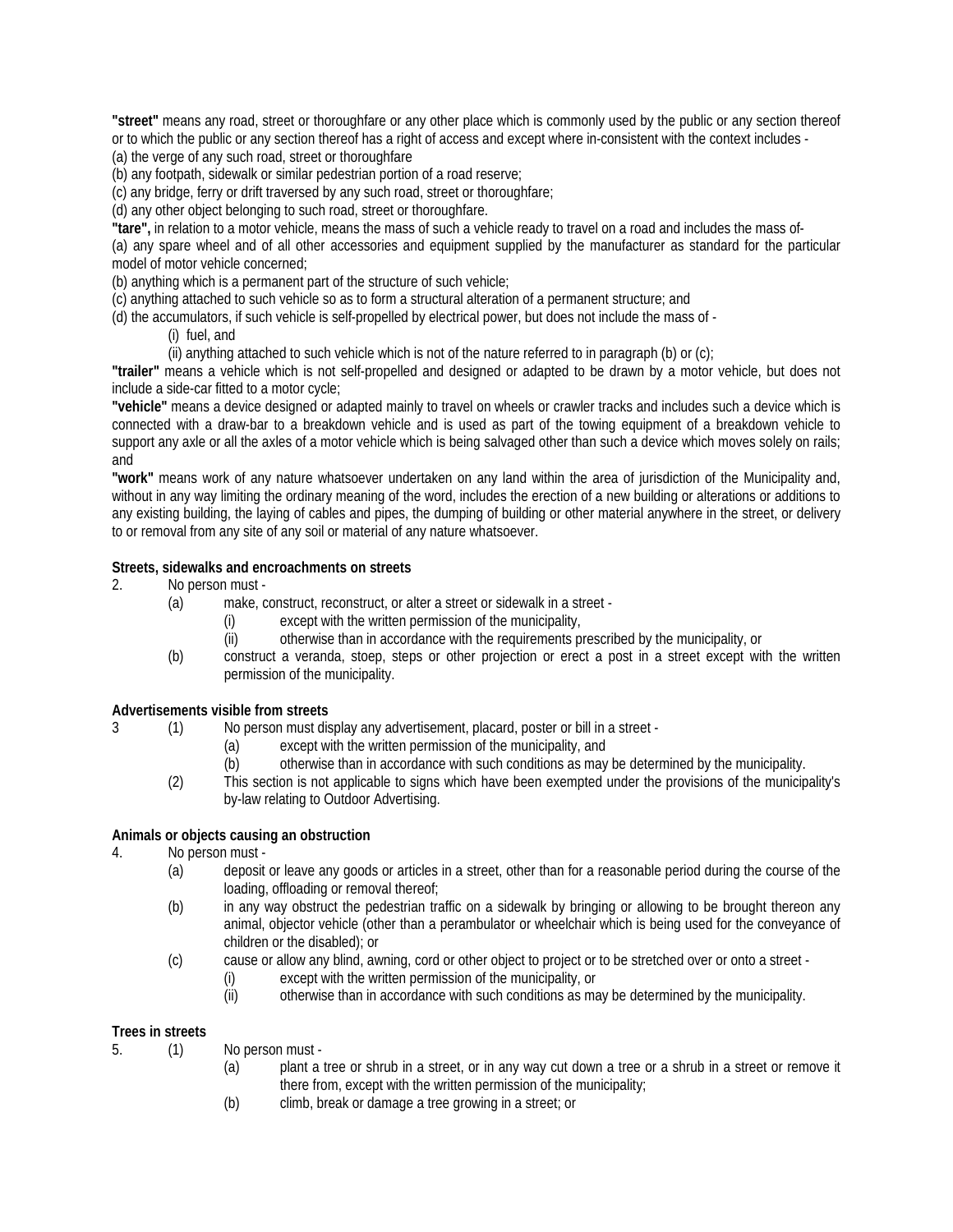- (c) in any way mark or paint any tree growing in a street or attach any advertisement thereto.
- (2) Any tree or shrub planted in a street becomes the property of the municipality.

## **Trees or growth causing an interference or obstruction**

- 6. (1) Whenever there is upon any property any tree or other growth which interferes with overhead wires or is a source of annoyance, danger or inconvenience to persons using a street, the municipality may by notice in writing order the owner or occupier of such property to prune or remove such tree or growth to the extent and within the period specified in such notice.
	- (2) Any person failing to comply with a notice issued in terms of subsection (1) is guilty of an offence.<br>(3) If any person fails to comply with a notice in terms of this section, the municipality may itself prune
	- If any person fails to comply with a notice in terms of this section, the municipality may itself prune or remove the tree or growth at the expense of the person on whom the notice was served.

#### **Refuse, motor vehicle wrecks, waste material**

- 7. No person must
	- (a) dump, leave or accumulate any garden refuse, motor vehicle wrecks, spare parts of vehicles, building or waste materials, rubbish or any other waste products in any street or public place; or
	- (b) permit any such objects or substances to be dumped or placed in a street or public place from premises owned or occupied by him or her, except with the written permission of the municipality and otherwise than in accordance with such conditions as may be determined by the municipality.

#### **Prohibition upon certain activities in connection with objects in streets**

- 8. No person must, in a street
	- (a) effect any repairs or service to a vehicle, except where necessary for the purpose of removing such vehicle from the place where it was involved in an accident, or
	- (b) clean or wash a vehicle.

## **Prohibition upon games and other acts in streets**

- 9. No person must
	- (a) roll a hoop, fly a kite, shoot with a bow and arrow or catapult, discharge fireworks or throw a stone, stick or other projectile in, onto or across a street; or
	- (b) do anything in a street which may endanger the life or safety of any person, animal or thing or may be a nuisance, obstruction or annoyance to the public unless such street is provided with clear signs and identifiable paving and equipment which distinguishes it as residential erf or street park.

### **Use of explosives**

10. No person must in or upon a street use explosives or undertake blasting operations –

- (a) except with the written permission of the municipality; and
- (b) otherwise than in accordance with such conditions as may be determined by the municipality.

#### **Conveyance of animal carcasses or other waste products through streets.**

- 11. No person must carry or convey through a street the carcass of an animal or any garbage, night soil, refuse, litter, rubbish, manure, gravel or sand -
	- (a) unless it is properly covered; and
	- (b) unless it is conveyed in such type of container as will not allow any offensive liquids or parts of the load to be spilt in the street.

# **Fences on street boundaries**<br>12. No person must erect

No person must erect a barbed-wire fence or other dangerous fence on the boundary of a street except with the written permission of the municipality.

#### **Building materials in streets**

13. No person must bore or cut stone or bricks, slake or sift lime, or mix building materials, or store or place building materials in a street except with the written permission of the municipality, and then only in accordance with the requirements prescribed by the municipality.

#### **Balconies and verandas**

14. No person must, except with the written permission of the municipality -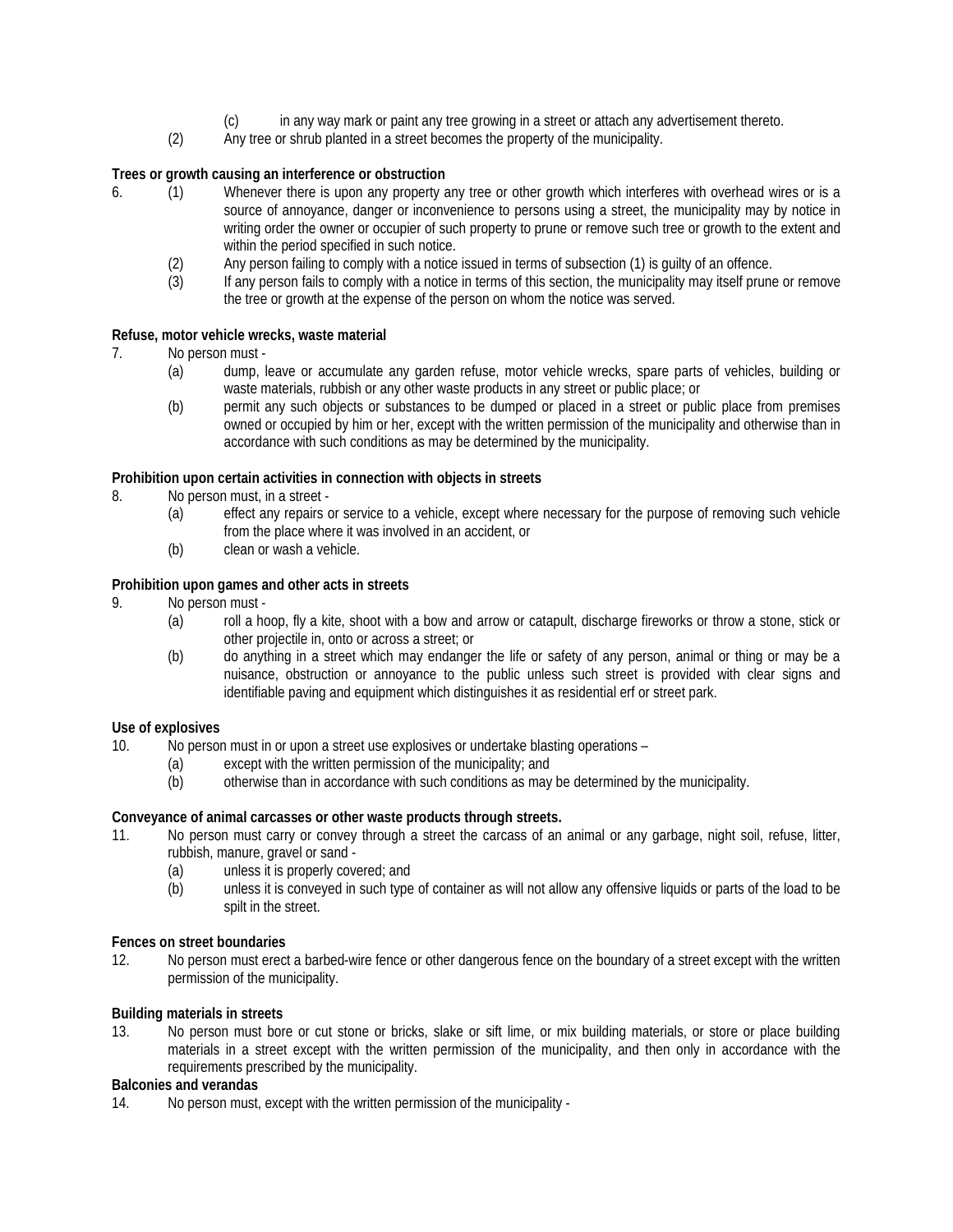- (a) use a balcony or veranda erected beyond the boundary line of a street for purposes of trading or the storage of goods, or for the washing or drying of clothes thereon; or
- (b) enclose or partition a balcony or veranda erected beyond the boundary line of a street or portion thereof as a living or bedroom.

## **Drying of washing on fences on boundaries of streets**

15. No person must dry or spread washing on a fence on the boundary of a street.

#### **Outspanning in streets**

16. No person must outspan or allow to be outspanned in any street any vehicle drawn by animals, or detach or leave in any street any trailer, caravan or vehicle which is not self-propelled: Provided that this provision does not apply to the actual loading or unloading of such vehicle.

#### **Protection of street surface**

- 17. (1) No person must-
	- (a) use a vehicle or allow it to be used in any street if such vehicle is in such a defective condition that it will or may-cause damage to any street;
	- (b) drive, push, roll, pull or propel any object, machine or other material through or along a street in such a way, or while such object, machine or material is in such a condition, as may damage, break or destroy the surface of the street in any way;
	- (c) undertake any work which may cause the surface of any street to be altered, damaged or broken without the permission of the municipality.
	- (2) If the municipality identifies a person who, as a result of the actions referred to in subsection (1), has damaged, broken or destroyed the surface of a street, the cost of repairs, as determined by the municipality, may be recovered from the offender.
	- (3) Any person who is the owner of land on which any work is done is liable for any damage to any portion of a street caused by or in connection with the execution of such work by such owner, his or her employee or any independent contractor acting on behalf of such owner.
	- (4) When any work which has to be undertaken on any land entails the driving of vehicles over kerbs, sidewalks or road verges, the owner of such land must not commence, or allow any other person to commence, any such work unless and until such a person has deposited with the municipality an amount sufficient to cover the cost of repairing any damage which may be caused to any portion of such street as a result of, or in connection with, the execution of such work by such owner, his or her employee or any independent contractor acting on behalf of such owner.
	- (5) After completion of such work, the municipality must itself undertake the repair of any portion of such street as may have been damaged by such work and must set off the cost of such repairs against such deposit If such cost is less than the amount of the deposit , the municipality must refund the balance to the depositor, but if the amount of the deposit does not cover such cost, the owner is liable for the difference, which must become payable on receipt of an account specifying the additional amount due.
	- (6) No person other than an authorised official of the municipality in the performance of his or her duties may apply, mark, paint or draw lines, marks, words, signs or advertisements on the surface of a street

#### **Damaging of notice-boards**

18. No person must deface, damage or in any way interfere with any notice-board, road traffic sign, street-name board or other similar sign or any hoarding which has been erected in a street by or with the permission of the municipality.

# **Street and door-to-door collections**<br>19. No person must -

- No person must -
	- (a) collect or attempt to collect money in a street or organise or in any way assist in the organisation of such collection, except with the written permission of the municipality and otherwise than in accordance with such conditions as may be determined by the municipality; or
	- (b) collect from door to door, beg or solicit or accept alms, except with the written permission of the municipality.

#### **Excavations in streets**

- 20. No person must make or cause to be made an excavation or dig or cause to be dug a pit, trench or hole in a street
	- (a) except with the written permission of the municipality; and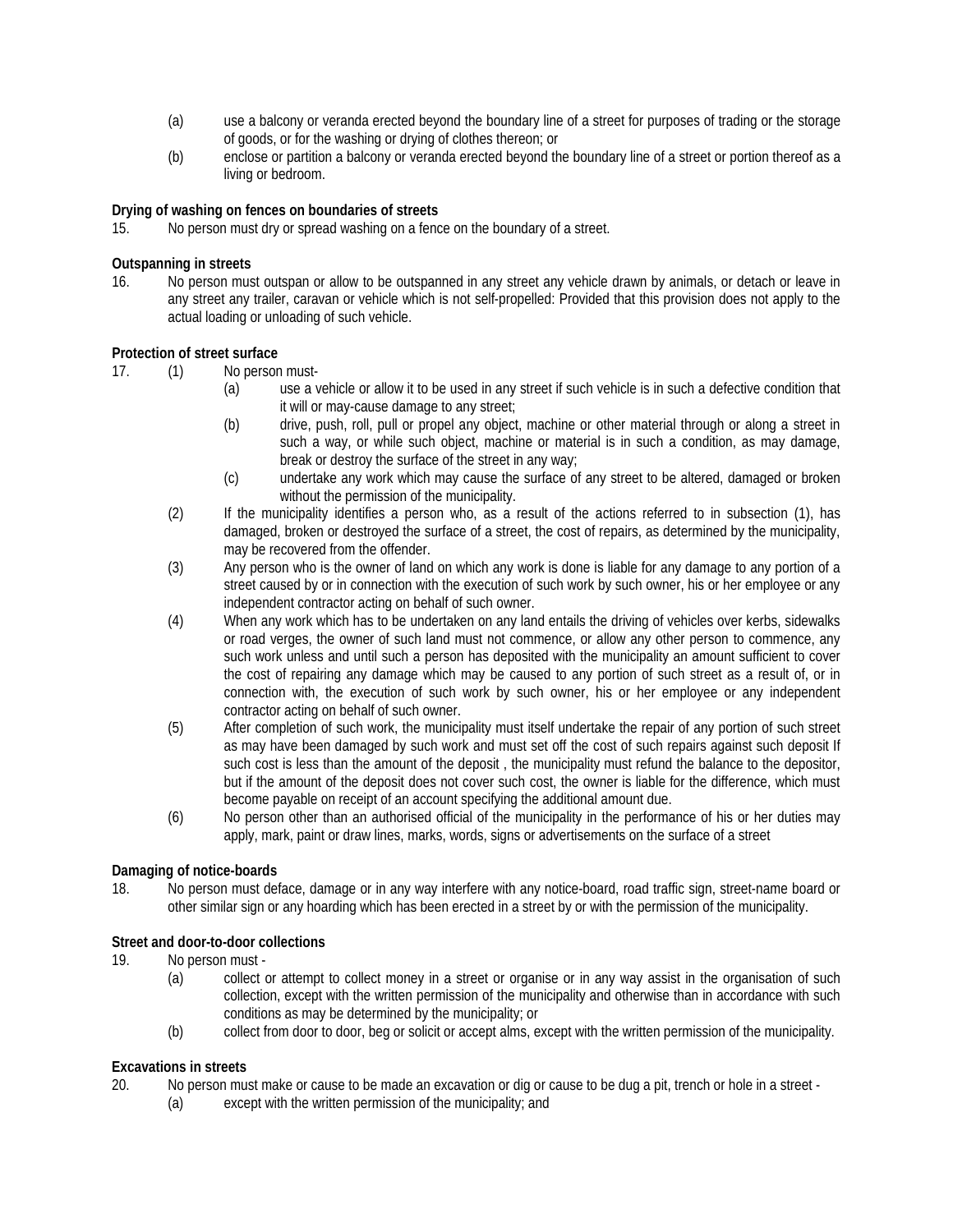(b) otherwise than in accordance with the requirements prescribed by the municipality.

## **Poison in streets**

21. No person other than an official of the municipality or an authorised person who administers legally approved weedkillers or poisons, must use, set or cast poison in any street.

### **Processions**

- 22. (1) Subject to the provisions of sub-section (6) no person must hold, organise, initiate, control or actively participate in a procession or gathering in a street, or dance or sing or play a musical instrument, or do anything which is likely to cause a gathering of persons or the disruption or obstruction of traffic in such street, or must use any loudspeaker or other device for the reproduction or amplification of sound without the written permission of the municipality in terms of subsections(2) and (3).
	- (2) Any person who intends to perform or carry out any one or more of the actions described in subsection (1) in any street must submit a written application for permission thereto, which must reach the municipality at least seven days before the date upon which any one or more of such actions is or are intended to be performed or carried out: Provided that persons who intend participating actively in a procession, or gathering in any street need not apply to the municipality for permission thereto and it is not illegal for such persons to participate actively in such procession or gathering if the organiser, promoter or controller thereof has obtained the permission of the municipality. An application made in terms hereof must contain the following -
		- (a) full details of the name, address and occupation of the applicant;
		- (b) full details of the street where or route along which any one or more of the actions prescribed in subsection (1) is or are intended to be performed or carried out, proposed starting and finishing times or any one or more of the aforesaid actions and, in the case of processions and gatherings, the number of persons expected to attend, and
		- (c) general details of the purpose of any one or more of the aforesaid actions intended to be performed or carried out.
	- (3) Any application submitted in accordance with subsection (2) must be considered by the municipality, and if any one or more of the actions to be performed or carried out as proposed in such application is or are not, in the opinion of the municipality, likely to be in conflict with the interests of public peace, good order or safety, the municipality must issue a certificate granting' permission and authorisation for the performance or carrying out of any one or more of such actions subject to such conditions as the municipality may deem necessary to uphold public peace, good order or safety.
	- (4) The municipality may refuse to grant permission for the performance or carrying out of any one or more of the actions described in subsection (1), if the performance or carrying out of such action or actions will, in the opinion of the municipality, be in conflict with the interests of public peace, good order or safety.
	- (5) The municipality may withdraw any permission granted in terms of subsection (3), if, as a result of further information, it is of the opinion that the performance or carrying out of the action or action in question will be in conflict with the interests of public peace, good order or safety.
	- (6) The provisions of this section do not apply
		- (a) to wedding or funeral processions, or
		- (b) to a gathering or demonstration as contemplated by the Regulation of Gatherings Act, 1993 (Act No. 205 of 1993) in which case the provisions of the said Act is applicable.

#### **Roller-skating and skating on skate -board-**

23. No person must, except with the prior written permission of the municipality, skate on roller skates or a skate board or a similar device in or on a public road, place, street or in or upon an area where skating is prohibited by an applicable road traffic sign.

#### **Persons to be decently clad**

24. No person must appear in any street without being clothed in such a manner as decency demands.

#### **Overflow of water into streets**

25. No person must cause or allow any water other than rain water to flow into a street except in the case of emergency.

#### **Behaviour in streets**

26. No person must -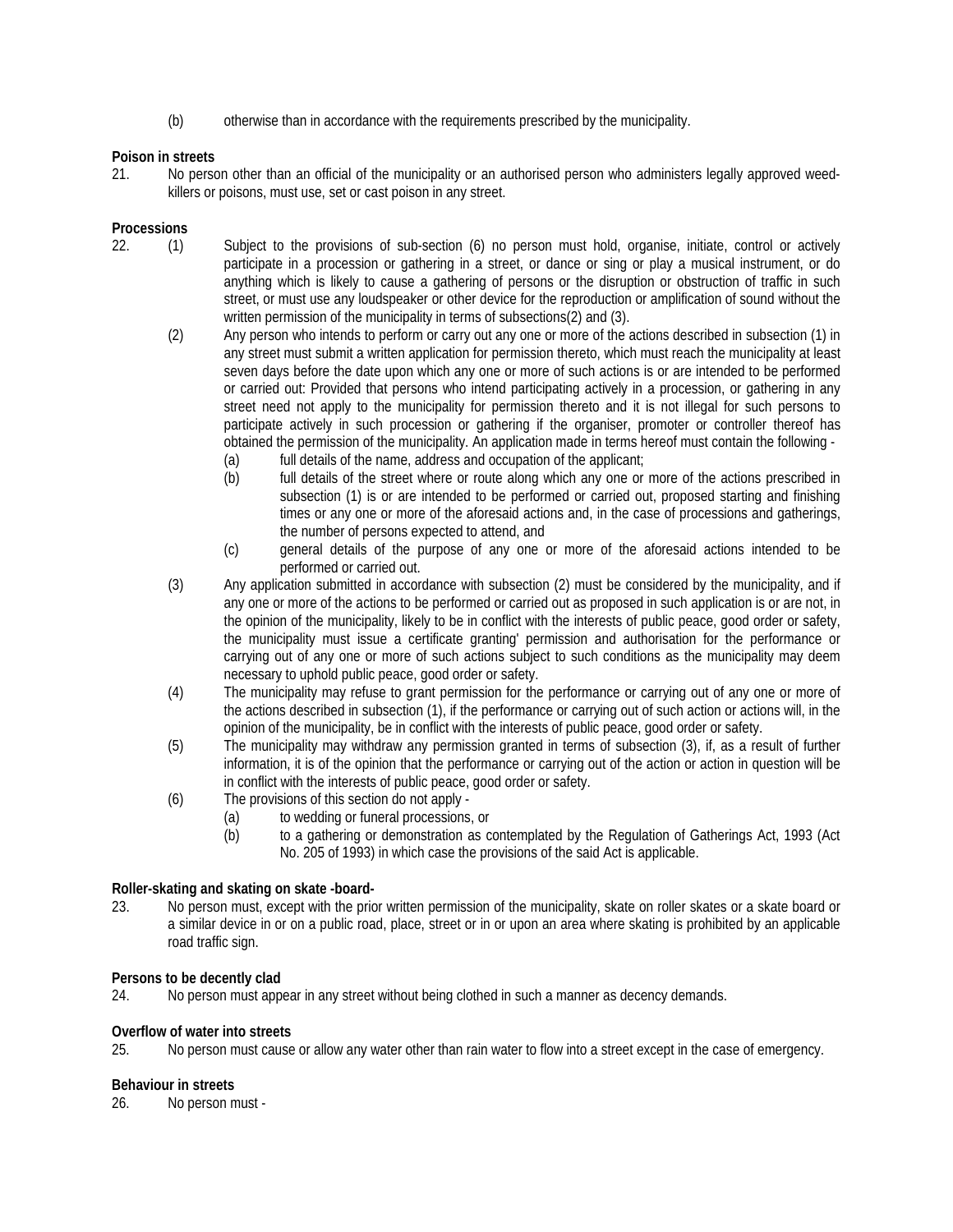- (a) cause a nuisance to other persons by loitering, standing, sitting, laying or begging;<br>(b) sleep, overnight or erect any shelter,
- sleep, overnight or erect any shelter,
- (c) wash or dry clothes, blankets or any other domestic articles;
- (d) use abusive, insulting, obscene, threatening or blasphemous language;<br>(e) fight or act in a riotous manner;
- fight or act in a riotous manner;
- (f) discharge a fire-arm, airgun or air-pistol;
- (g) annoy or inconvenience any other person by yelling, shouting or making any noise in any manner whatsoever;
- (h) defecate, urinate or wash himself or herself;
- (i) solicit or importune any person for the purpose of prostitution or immorality;
- (j) engage in gambling;
- (k) use intoxicating liquor or drugs;
- (I) spit in a street.

## **Animals in a street**

27. No owner or person-

- (a) in charge of any wild or ferocious animal, monkey or horned cattle must allow such animals at any time to be insufficiently attended or at large in any street or keep any such animal in such a manner as to be a danger or annoyance to the public; or
- (b) allow, permit or cause any animal to graze or stray in or about any street.

## **Display of street number of places**

- 28 (1) The municipality may prescribe by notice in writing to the owner of any premises that a number allocated to such premises by the municipality in terms of section 37(c) must be displayed and the owner of such premises must, within 30 days of the date of such notice, display the allocated number on the premises.
	- (2) a number displayed as contemplated by sub-section (1) must
		- (a) be displayed in a conspicuous position on the premises and must at all times be visible and legible from the adjacent street; and
		- (b) be replaced by the owner of the premises as often as it gets obliterated, defaced or illegible.

#### **Bridges and crossings over gutters and sidewalks**

- 29. No private crossing, pathway, bridge or culvert must be made or built to or in front of any dwelling or other premises in any street or public place-
	- (a) except with the written permission of the municipality; and (b) otherwise than in accordance with the requirements prescr
	- otherwise than in accordance with the requirements prescribed by the municipality.

#### **Control of amusement shows and devices**

- 30. (1) No person must set up or use in any street or public place any circus, whirligig, roundabout or other sideshow or device for the amusement or recreation of the public -
	- (a) except with the written permission of the municipality;
	- (b) otherwise than in accordance with such conditions as may be determined by the municipality;
	- (c) unless suitable sanitary conveniences for both sexes of the staff have been provided; and
	- (d) if it is in any way dangerous or unsafe for public use.
	- (2) An authorised official of the municipality must, for the purposes of inspection, at all reasonable times have free access to such circus, whirligig, roundabout or other sideshow or device.

# **Control of animal-drawn vehicles**<br>31. (1) No person must

- 31. (1) No person must
	- (a) simultaneously drive or be in control of more than one animal-drawn vehicle in a street;
	- (b) drive or be in control of an animal-drawn vehicle in a street if he or she is under 16 years of age; or
	- (c) if he or she is in control of an animal-drawn vehicle in a street, allow a person under 16 years of age to drive or be in control of such vehicle.

#### **Vehicles to be attended**

32. No person must, in a street, sleep in a vehicle other than a motor vehicle parked at a taxi rank or on some other stand duly allocated by the municipality.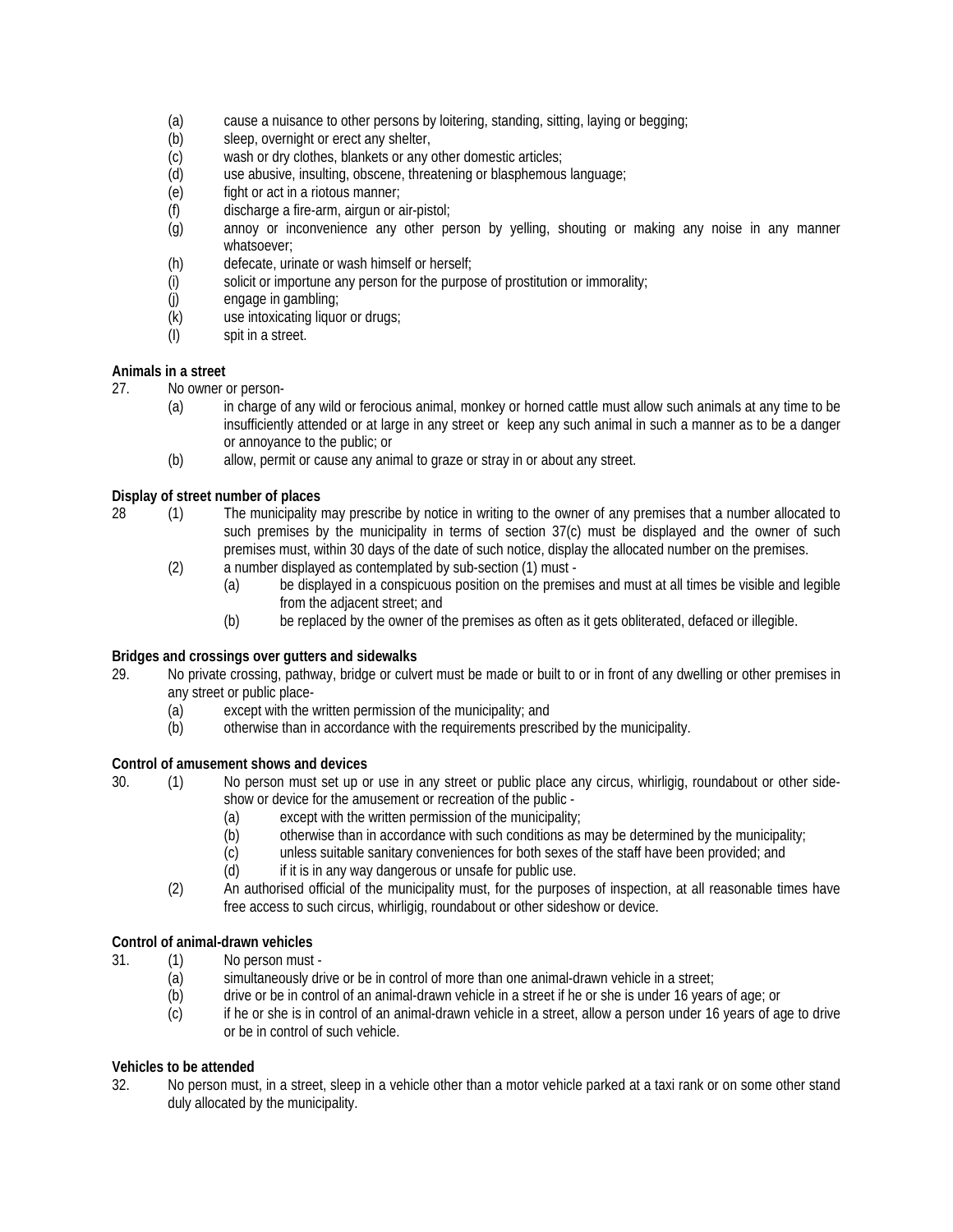### **Municipality may act and recover costs**

33. (1) Notwithstanding any other provisions of this by-law, the municipality may -

- (a) where the permission of the municipality is required before a person may perform a certain action or build or erect anything, and such permission has not been obtained; and
- (b) where any provision of this by-law is contravened under circumstances in which the contravention may be terminated by the removal of any structure, object, material or substance, serve a written notice on the owner of the premises or the offender, as the case may be, to terminate such contravention, or to remove the structure, object, material or substance, or to take such other steps as the municipality may require to rectify such contravention within the period stated in such notice.
- (2) Any person who fails to comply with a notice in terms of subsection (1) must be guilty of an offence, and the municipality may, without prejudice to its powers to take action against the offender, take the necessary steps to implement such notice at the expense of the owner of the premises or the offender, as the case may be.

## **Closure and diversion of streets**

34. No person must, without the approval of the municipality, close or barricade any street or restrict access thereto.

## **Closure and diversion of streets by municipality**

- 35. (1) The municipality may close or divert any public street or part thereof;
	- (2) When the municipality decides to act in terms of subsection (1), it must give notice of such intention in terms of its communication policy;
	- (3) Any objection against the intended action must be delivered in writing to the Municipal Manager within 30 days from the date of notification in terms of subsection (2) for submission to Council or a committee or person who has delegated powers to decide upon it.

## **Temporary closure of Public Street**

- 36. (1) The municipality may, without complying with the provisions of section 35(1) temporarily close a public street
	- (a) for the purpose of or pending the construction, reconstruction, maintenance or repair of such street;
	- (b) for the purpose of or pending the construction, erection, laying, extension, maintenance, repair or demolition of any building, structure, works or service alongside, on, across, through, over or under such street
	- (c) if such street is, in the opinion of the municipality, in a state dangerous to traffic;
	- (d) by reason of any emergency or public event which, in the opinion of the municipality, requires special measures for the control of traffic or special provision for the accommodation of crowds; or
	- (e) for any other reason which, in the opinion of the municipality, renders the temporary closing of such street necessary.
	- (2) The municipality may temporarily divert a public street which has been closed in terms of section (1).

#### **Construction, maintenance and naming of streets and public places**

37. The municipality may in its area-

- (a) make, construct, reconstruct, alter and maintain streets and public places;
- (b) name and re-name streets and public places;
- (c) allocate and re-allocate numbers to properties abutting on streets and public places.

#### **Declaration of public streets and public places**

- 38. (1) The municipality may declare any street or portion thereof to be a public street or any place to be a public place;
	- (2) When the municipality decides to act in terms of subsection (1), it must give notice of such intention in terms of its communication policy;
	- (3) Any objection against the intended action must be delivered in writing to the Municipal Manager within 30 days from the date of notification in terms of subsection (2) for submission to Council or a committee or person who has delegated powers to decide upon it.